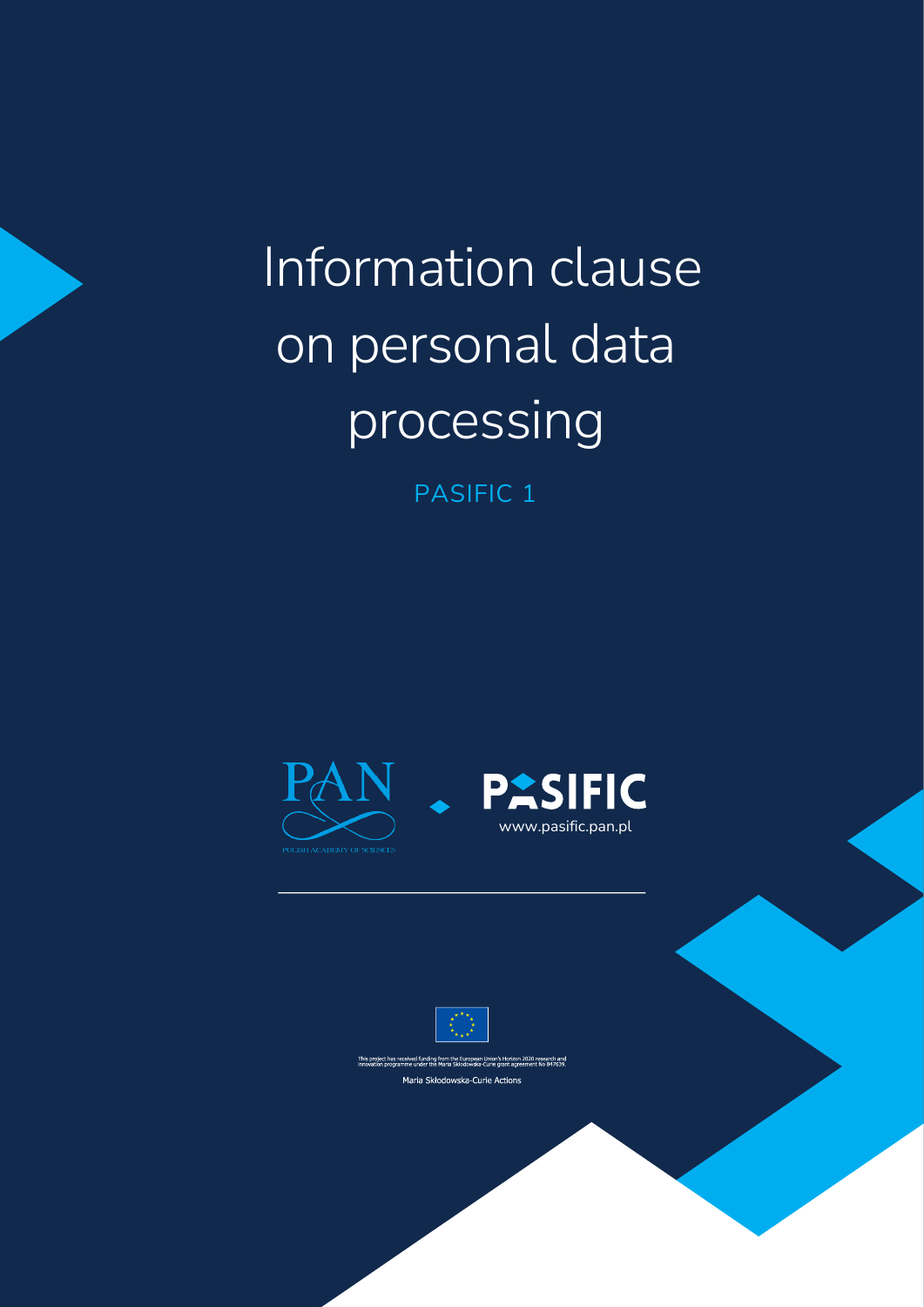

## INFORMATION CLAUSE ON PERSONAL DATA PROCESSING

The Administrator of your personal data is the Polish Academy of Sciences with its registered office at pl. Defilad 1; 00-901 Warszawa, tel.: 00 48 22 182 6100 ; fax 48/22/1827050.

The data administrator appointed the Data Protection Officer, who can be contacted via e-mail: [iod@pan.pl](mailto:iod@pan.pl)

Your personal data will be processed in accordance with Article 6, section 1c of the GDPR, i.e. for the purpose of:

Funding and implementation of the Fellowship as part of the Proposal submitted and directed to be financed by the Polish Academy of Sciences within the PASIFIC 1 Call;

The PASIFIC Programme is co-financed upon the H2020 MSCA Programme based on the agreement with the European Research Executive Agency, which the European Commission duly authorises. and

in connection to the execution of the Polish Academy of Sciences statutory objectives, particularly those related to promoting scientific development and establishing the highest-quality research and ethical standards to the benefit of society and the enrichment of national culture.

Your personal data shall be kept for the necessary period required by the relevant/appropriate legal provisions.

Your personal data may be disclosed to other entities authorised to obtain information solely based on relevant legal regulations.

You have the right to demand from the Administrator access to your data, its rectification, updating, removal, as well as, in justified cases, limitation of data processing.

Due to the personal data processing by the Administrator, you are entitled to lodge a complaint to the President of the Personal Data Protection Office if you consider that the processing of personal data violates the provisions of the GDPR.

The Administrator shall not transfer personal data to a third country or international organisation.

Legal basis: Regulation (EU) 2016/679 of the European Parliament and of the Council of 27 April 2016 on the protection of natural persons concerning the processing of personal data and the free movement of such data, and repealing Directive 95/46/EC (General Data Protection Regulation).

 $1/2$